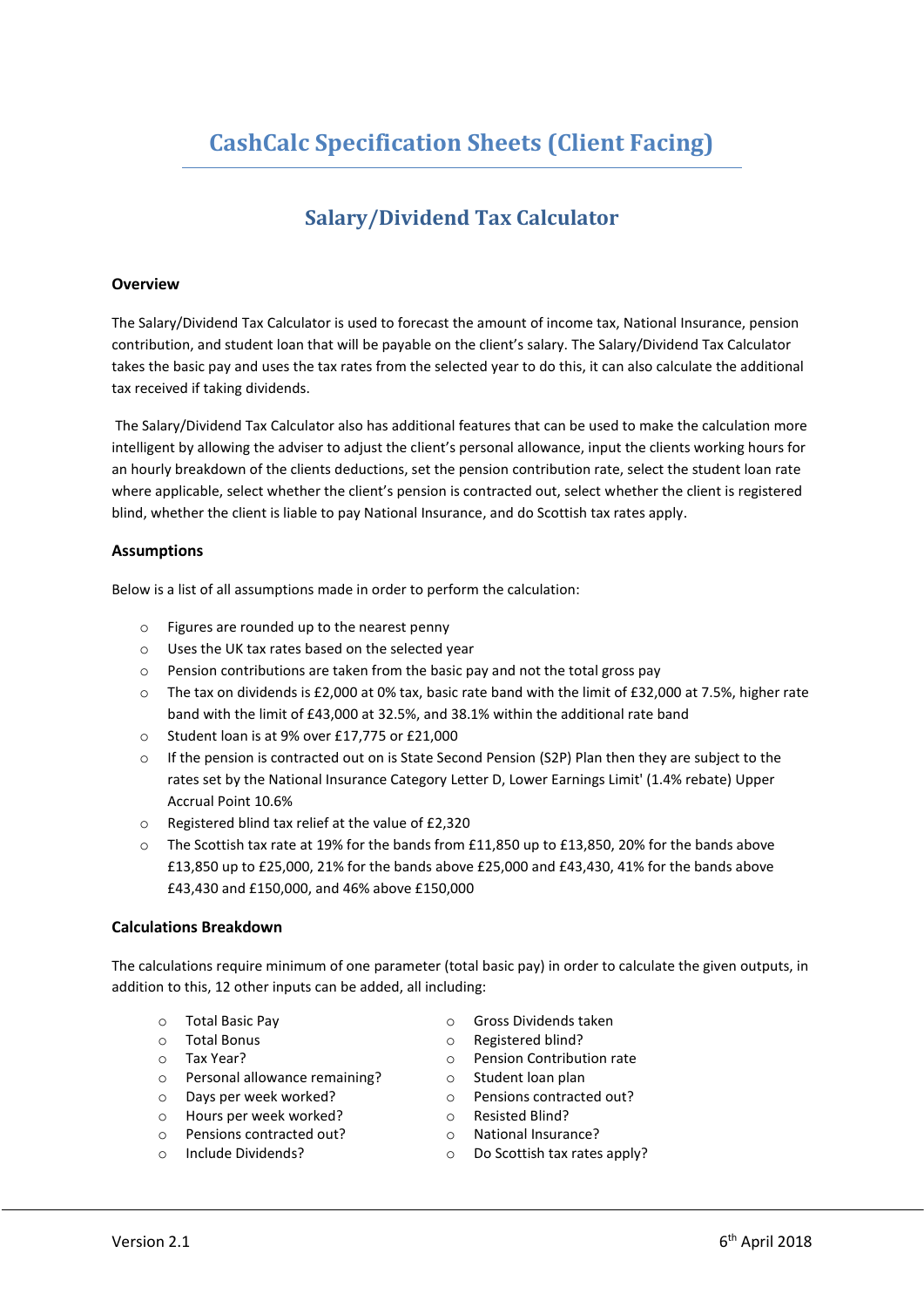## **Take Home Amount**

```
Takehome Amount = Gross Salary – (Pension Contribution + Tax Paid +
National Insurance + Student Loan) + (Gross Dividends – Tax on Dividends)
```
#### **Contributing to Pension**

Calculate the total contribution to a pension from the gross salary and percentage.

```
Pension Contribution = Basic Salary x Contribution Percentage
```
#### **Calculating Personal Allowance**

Calculate the personal allowance that the client is entitled to.

Personal Allowance Limit = 100,000 + (Personal Allowance x 2)

- o If the client's salary is over the calculated limit, then their personal allowance is £0.
- o If the client's salary is less than £100,000 their personal allowance is unchanged
- $\circ$  If the client's salary is between £100,000 and the limit it is reduced by £0.50 for every £1 over the limit

```
Personal Allowance = Personal Allowance - ((Gross Salary - 100,000)/2)
```
#### **Calculating Taxable Income**

Calculate the taxable income from the client's gross salary. Taking into account the personal allowance, blind person's allowance and pension contributions.

Taxable Income = Gross Salary - Blind Allowance - Personal Allowance - Pension Contributions

## **Calculating Taxable Dividends**

Calculate the dividend allowance after taxation.

Taxable Dividends = Gross Dividends – Dividends Allowance – Remaining Personal Allowance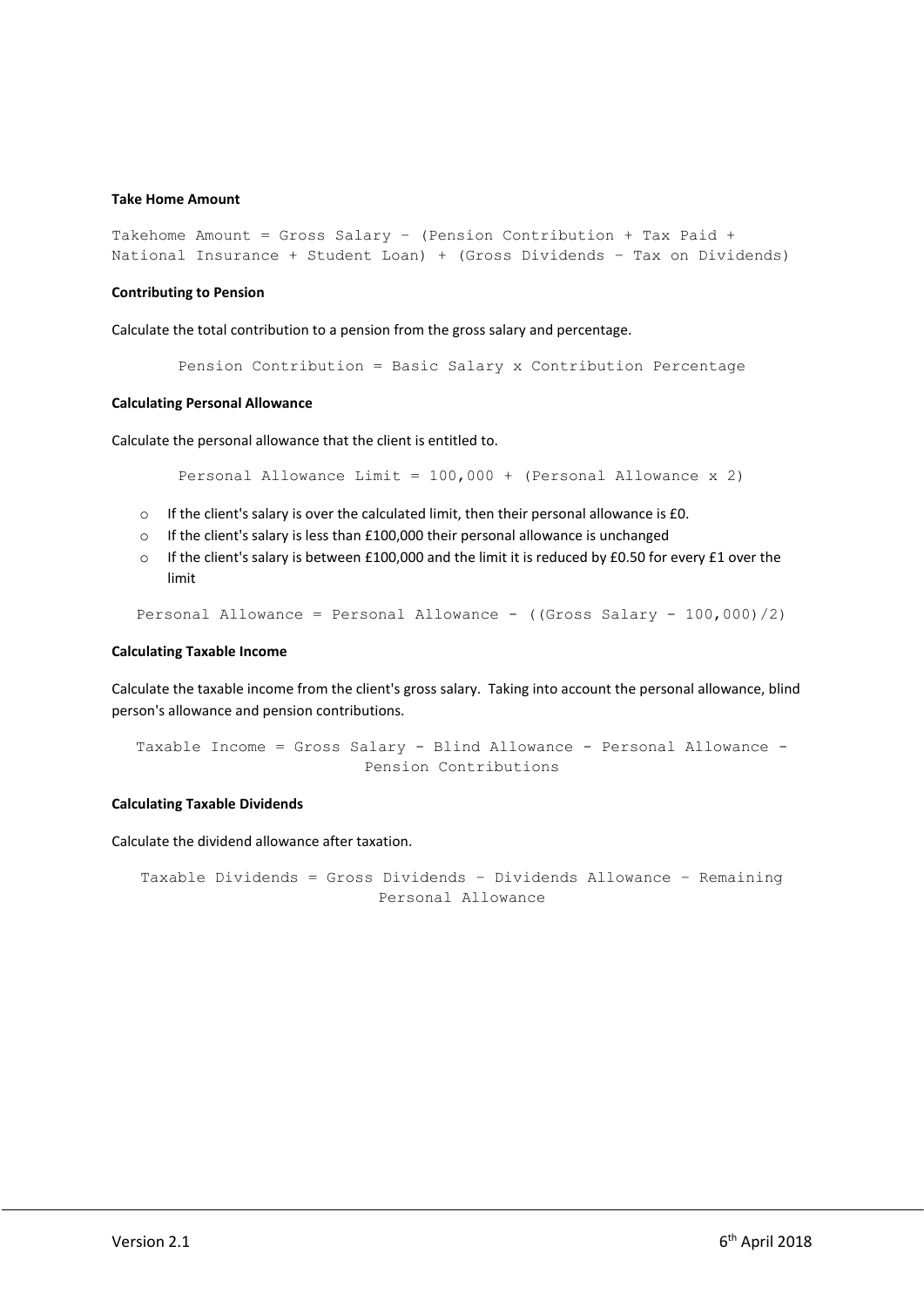## **Calculating Tax**

Calculate the tax paid by the client using the taxable income and the tax brackets. The same is applied for taxable dividends using the applicable band rates.

## **Using British Tax Bands**

Amount taxed at:

If in Band 1:

Total Tax paid = Taxable Income x Band 1 rate

If in Band 2:

Total Tax paid = (Taxable Income – band 2 lower threshold) x band 2 rate + (band 1 rate x band 1 threshold)

#### If in Band 3:

```
Total Tax paid = (Taxable Income – band 3 threshold) x band 3 rate + (band 
2 rate x (band 2 upper threshold – band 2 lower threshold)) + (band 1 rate 
                           x band 1 threshold)
```
#### **Using Scottish Tax Bands**

## **Starter Band:**

```
Amount Taxed at 19\% = Lesser Of (Remaining Income, Starter Band)
                                                    12
                   Tax Payable = Amount Taxed at 19% x 0.19
Remaining Income After Starter Band = Remaining Income – Starter Band Tax Rate
```
#### **Basic Band:**

Amount Taxed at  $20\% =$  Lesser Of (Remaining Income, Basic Band) 12 Tax Payable = Amount Taxed at 20% x 0.2 Remaining Income After Basic Band = Remaining Income – Basic Band Tax Rate

## **Intermediate Band:**

```
Amount Taxed at 21\% = Lesser Of (Remaining Income, Intermediate Band)
                                                         12
                        Tax Payable = Amount Taxed at 21% x 0.21
Remaining Income After Intermediate Band = Remaining Income – Intermediate Band Tax Rate
```
#### **Higher Band:**

Amount Taxed at  $41\%$  = Lesser Of (Remaining Income, *Higher Band*) 12 Tax Payable = Amount Taxed at 41% x 0.41 Remaining Income After Higher Band = Remaining Income – Higher Band Tax Rate

#### **Top Band:**

Amount Taxed at  $46\% = \frac{\text{Remaining Income After Higher Band}}{12}$ Tax Payable = Amount Taxed at  $46\% \times 0.46$